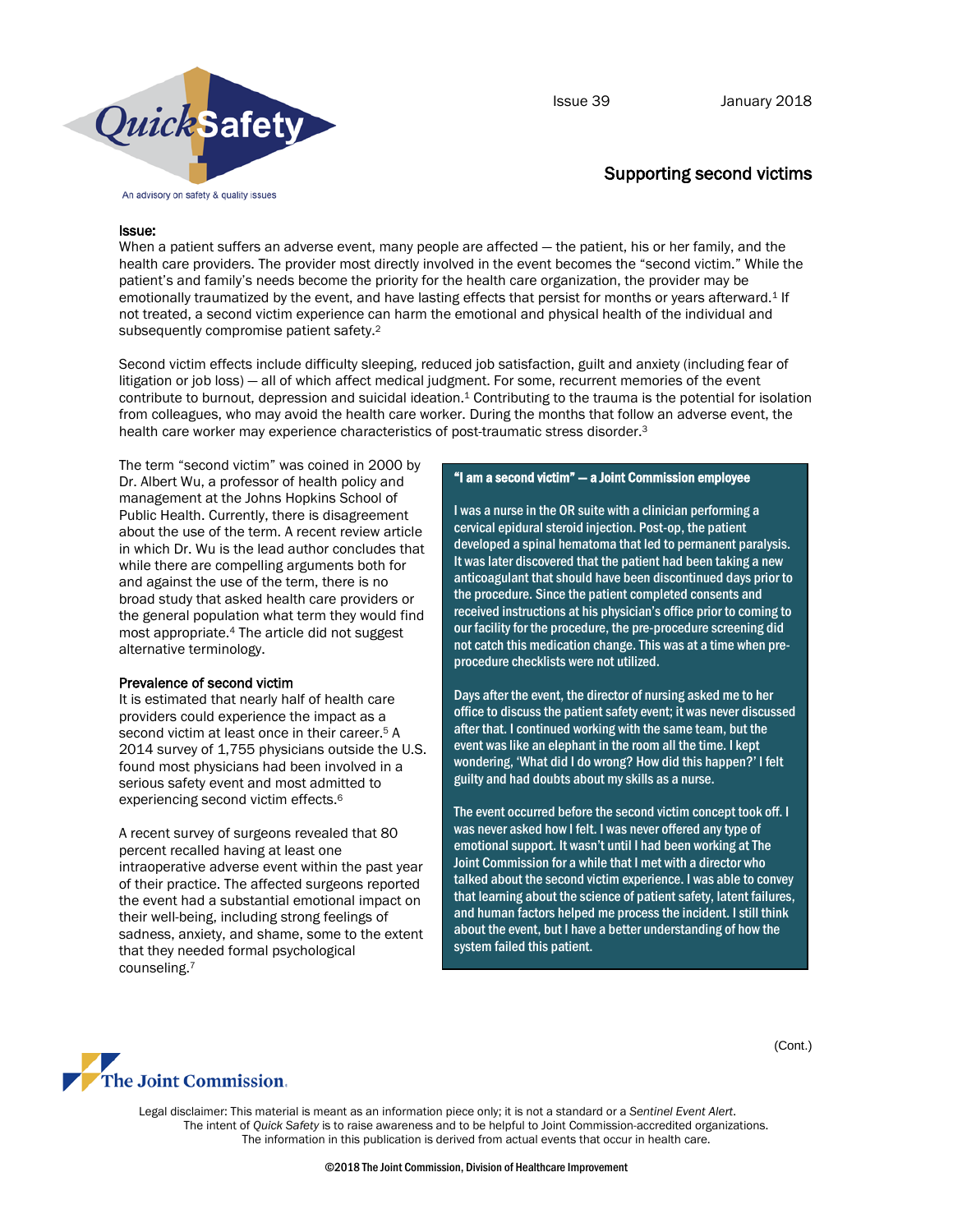# Second victims often suffer in silence

Often, clinicians will not actively seek support but instead suffer in silence or wait to be approached. Many support programs rely on employees, supervisors, or risk managers to connect the affected health care worker with supportive services or support providers. A 2013 survey of members of the American Society for Healthcare Risk Management (ASHRM) revealed that only 18.2 percent of respondents' organizations automatically referred team members to supportive services following an adverse event.1 The study concluded that there is a need for institutions to adopt improvements, such as referrals by watchful department leaders, and proactively reaching out to support all clinicians after adverse events, regardless of whether support appears necessary.1

The resources typically available to staff and leadership after an adverse event occurs is the hospital or organization's clergy, psychiatric department, or employee assistance program (EAP). In a qualitative study based on semi-structured interviews with patient safety officers in acute care hospitals in Maryland, participants identified numerous barriers to staff utilizing EAPs or other supportive services, including:<sup>8</sup>

- Taking time away from work to access the support services.<sup>1,8</sup>
- Fears or doubts about the confidentiality of services.<sup>1,8</sup>
- Concern that support would be placed in a permanent employee record.
- Concern that accepting emotional support might affect malpractice premiums.
- Possible negative judgments by colleagues.
- Stigma associated with accessing services.
- Ineffective support.<sup>1,8</sup>
- A lack of understanding of the purpose of the second victim support program.
- A lack of awareness on the EAP's part on how to support second victims.

# Safety Actions to Consider:

The Joint Commission urges health care organizations to take the following actions to support second victims as soon as possible after an adverse event occurs. By addressing the traumatized health care worker, organizations can help ensure that other patients are protected from the domino effect that adverse events can have on health care worker performance.

- Instill a just culture for learning from system defects and communicating lessons learned.<sup>8</sup>
- Engage all team members in the debriefing process and sharing of the lessons learned from the event analysis.
- Provide guidance on how staff can support each other during an adverse event (i.e., how to offer immediate peer-to-peer emotional support or buddy programs).
- If the EAP is the sole source of support for second victims, consider creating supplemental programs after evaluating the EAP's structure and performance.

If your organization has, or decides to create, a second victim program, be sure it includes the following components:

- A strong patient safety culture, which is an essential foundation for implementation of a clinician support program.
- Obtain buy-in from organization leadership and the board.
- Engage executive champions.
- Develop an educational campaign to introduce the second victim concept, reduce stigma and biases, increase awareness and the utilization of services. Staff should know exactly what to expect if they are involved in an adverse event and how to access support.
- Develop policies and procedures, including guidance for direct first responders.
- Develop the program using evidence-based guidance, and ensure that the program is applied fairly toward all staff.
- Identify the current confidentiality protections designed for the support program. Leaders may want to seek legal counsel about options for preserving confidentiality since state laws vary.<sup>1</sup>
- Create additional tiers of service for those who do not recover with peer support or who endure litigation.<sup>1</sup>



Legal disclaimer: This material is meant as an information piece only; it is not a standard or a *Sentinel Event Alert*. The intent of *Quick Safety* is to raise awareness and to be helpful to Joint Commission-accredited organizations. The information in this publication is derived from actual events that occur in health care.